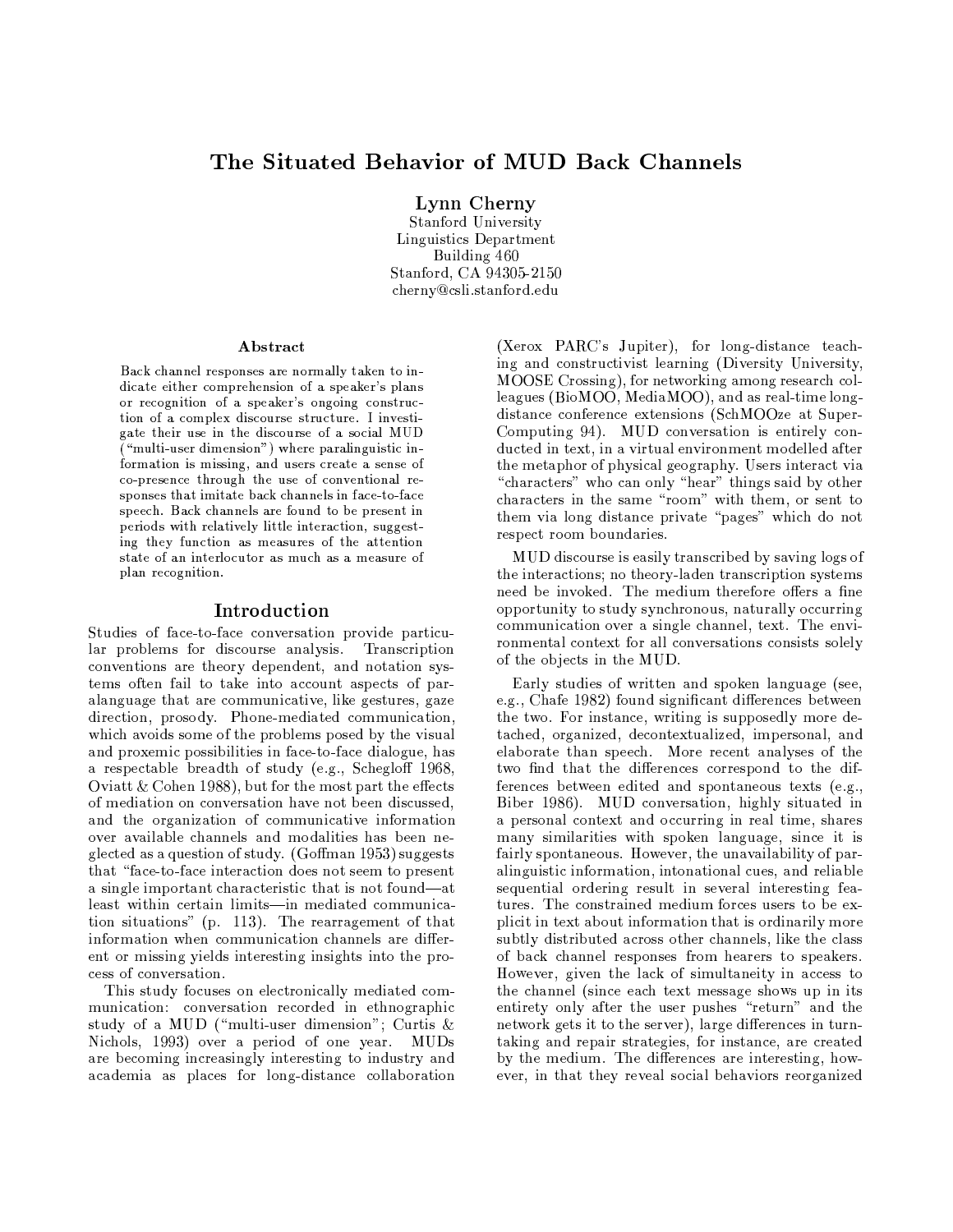for new interactional situations.

### **MUD** Conversation

The data I discuss in this paper were gathered during ethnographic participant-observation of a community on an object-oriented MUD, RaysHouseMOO.<sup>1</sup> All conversations were natural, non-prompted, situated in their normal context. There is a regular community of users on RaysHouseMOO numbering about 30, with median age about 22.5. Most of them are accustomed to mudding while they work at school or computer jobs; this practice leads to periods of idleness and intermittent activity.

In the conversation of a MOO (and many other social MUDs), there are two primary modalities: the "say" and the "emote." "Says" produce quoted output preceded by attibution to the utterance's author. In the examples below,  $>$  is my prompt in the MOO window:

```
>"hi there
lynn says, "hi there"
```
"Emotes" produce third person sentences, and are often used to simulate actions or present propositional attitudes or background history in a conversation.

```
>: waves
lynn waves
>:was up till 4am last night
lynn was up till 4am last night
```
Another common use for the emote is to narrate activity in "real life" either to explain periods of idleness or to start conversations in quiet moments (see Cherny 1995 for a review of uses of emotes). In this example, ls packs his computers for his trip.

```
1 ls starts packing for his argonne trip.
 \sim 1002 ls pulls out his second duo.
3 lynn says, "you have two?"
4 paul [to 1s]: show-off
5 1s says, "uh, yeah."
```
Conversation may also take place "long-distance" between characters who are not in the same room. Analogs of the "say" and emote commands are available for long-distance communication. If paul is in another room, I can page him (line 1) or "remote-emote"  $(line 4)$ .

```
1 >page paul how's it going?
2 Your message has been sent to paul.
3 paul pages, "not bad, you?"'
4 >+paul grins.
5 (to paul) lynn grins.
6 (from the sunroom) paul grins too.
```
No one but me sees his answering page in line 3, and likewise with his remote-emote response to me (showing which room he occupies) in line 6.

The term "page conversation" generally refers to a private conversation with both pages and remoteemotes occurring in it. Page conversations often occur when a user has a quick topic to discuss with someone who is in another room and neither wants to leave their current party to join the other. Since page conversations are private, and not detectable by other users, they may be used for private topics of discussion as well; even the fact of an interaction between two characters may be hidden if the page modality is used, since the two characters never need be in the same room together to converse. (Private conversations can obviously occur "out loud" between two characters in a room alone together, but since other users can list who is in what room, their activity may be noted and provide a source for comment or speculation.)

The various options for communication of relevance in this paper are summarized in the table below.

| Command Name   Private?   Used For |     |                        |
|------------------------------------|-----|------------------------|
| Say                                | Nο  | Public conversation    |
| Emote                              | N٥  | Public conversation    |
| Page                               | Yes | Across room boundaries |
| Remote-emote                       | Yes | Across room boundaries |

# **Back Channels**

(Gumperz 1982) reports that back channels represent one common way in which conversational cooperation<sup>a</sup> is communicated and monitored," and may include nods or other body movements, or interjections like "ok," "aha," "right." I hypothesize that back channels, which include the class of "confirmation feedback" discussed in (Oviatt & Cohen 1988), are important for determining the attention state of an interlocutor, as well as establishing whether speaker intentions have been understood. In a text-based medium where no physical cues are available, and interlocutors may be called away from their desk or terminal at any moment, these are particularly important; back channel emotes and utterances play a large role in establishing achievement of mutual understanding and facilitating a sense of co-presence.

Examples of back channel use in a conversation occur in lines 3, 9, and 13 below.

```
<<Example A:>>
1 Tom says, "only in look_self"
2 Karen says, "cool"
3 Karen nods.
4 Karen thot so, but
5 Karen says, "oh"
6 Karen says, "there was another reason"
7 Karen sigsh
8 Karen wanted name "j----"j desc
9 Tom says, "huh"
10 Karen
```
<sup>&</sup>lt;sup>1</sup>All names have been changed to protect the community's privacy.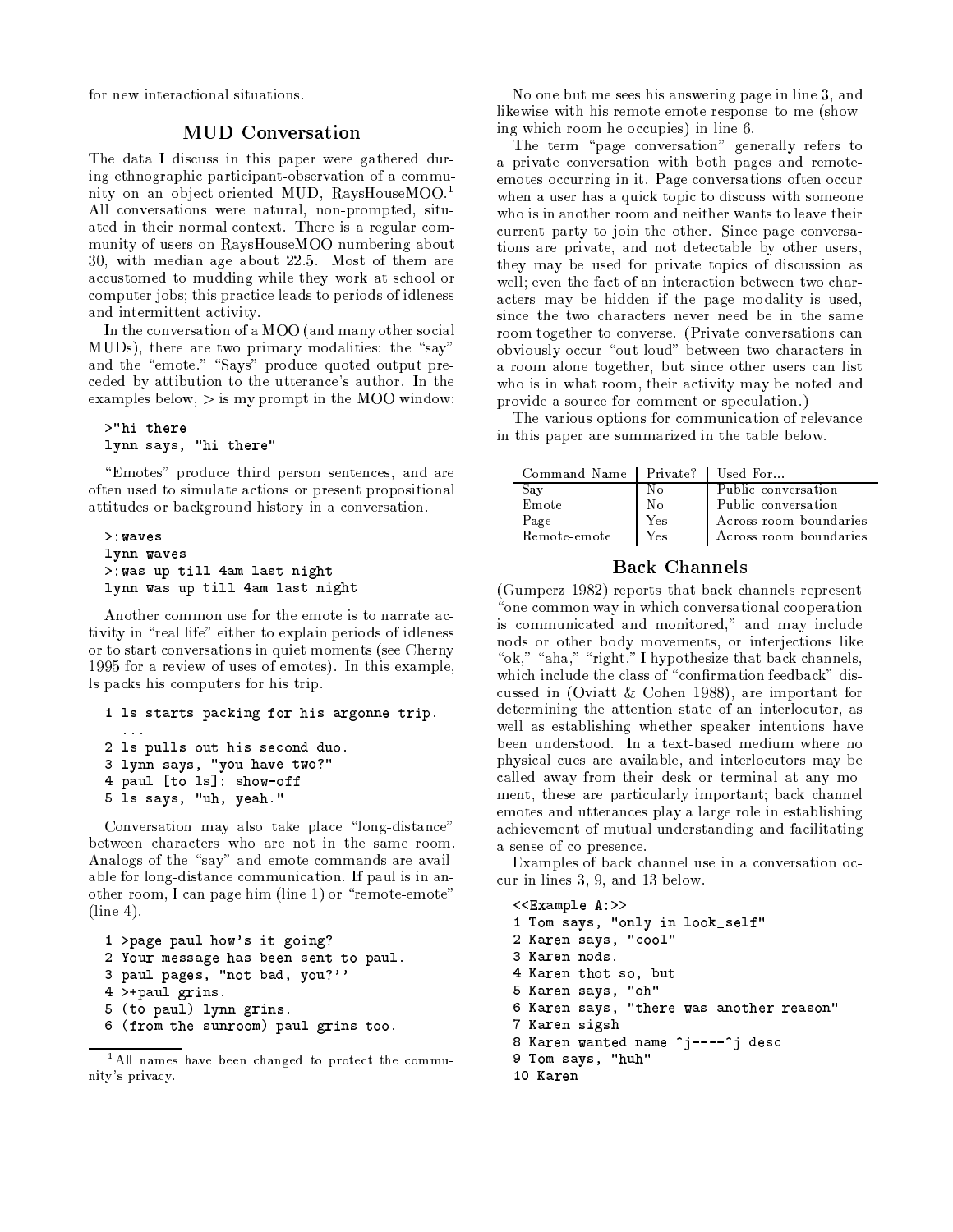$11$  -------Karen 12 Karen's description 13 Tom nods. 14 Karen says, "now i can't"

In this example. Karen is trying to describe how she wants some text to be laid out: lines 10-12 are her attempt to graphically represent the fields she wants, which consist of a name, a line of hyphens, and a description underneath it. (In line 11, her name was appended by the MOO server to the line with hyphens to indicate that she was the author of that "utterance.")

Conventional expressions of puzzlement, as in line 10, are examples of "other-initiated repair" as discussed in (Schegloff 1982). Schegloff suggests they occur at the same points in conversational interaction that back channel utterances might occur, so I class them together with the other utterances I consider here (although Schegloff's analysis is quite different ultimately). Longer, less conventionalized examples of repair initiation are not included, however (see Example E). Assessments like laughter, or the textual expression of it, are also considered to be in the supercategory of back channels for purposes of this paper, for the same reason that short other-initiated repairs are. (Schegloff 1982) notes that back channels tend to be non-lexical items like "mmm hmmm"; however, the class of back channels in MUD discourse apparently includes both descriptions of behavior (Tom laughs) and, in some cases, non-lexical imitations of that behavior (Tom hehs).

Explicit back channels are used with great frequency among the RaysHouseMOO population and are highly conventionalized. Some of the more frequently used utterances have been encoded in easy-to-type commands that both document and encourage their common use. In particular, the "Carpal Tunnel Syndrome" command set is regularly used on RaysHouseMOO and contains several of the regularly used back channels. For instance, if I type the **nd** command from the CTS command set, everyone in the room with me sees the output "lynn nods," which often indicates that I am attending or understanding what has been said to me. Other utterances in common use on the CTS command set include: gg which outputs lynn giggles (if typed by me), h for lynn hehs (simulation of laughter), gr for lynn grins, sm for lynn smiles, / for lynn ? (which approximates a questioning look, according to users' interpretations). The CTS commands set was originally created by two users about a year ago, but is now used by approximately one third of the regular population; the remainder use emotes directly, e.g., by typing : nods at the prompt.

### Analysis

Typing by human agents contains many idiosyncratic errors and innovations, which would make parsing of much MUD conversation difficult, but the presence of ritual programmed output utterances like the CTS

command output makes it easier to automate certain analyses. To investigate the distribution of back channels in my data files, I wrote a set of perl scripts to categorize each person's utterance as either a say, an emote, a page, or a remote-emote. (Other types of utterance, like the thought bubbles in Example B, were not counted.) The length of each utterance was recorded, and the rate of speech was derived from time stamps on the log file. I did pattern matching for the back channels "nods," "hsm," "hmm," "hrm," "oh," "oic" (shorthand for "oh, I see"), "ok," "ah," "yeah," "yes," "?," "giggles," "laughs," "grins," "smiles," and "hehs," which are all conventional forms used in the MUD. Some of these may occur as either emotes or "says," e.g., Tom hmm or Tom says, ''hmm.''

The bar chart in Figure 1 shows the proportions of back channel emotes to other emotes and emoted "says" to other "says" in four conversations. The nonback channel emotes in these conversations were generally of the background exposition sort, e.g., Shelley dunno, thinks it's a lot of games. A few were also narrations of real life activities going on around the mudders: Ray hears: "and it's a dance club so it won't ALL be mosh music for crying out loud!" The number of emoted back channels is nearly equivalent to the number of other emotes in several cases. The proportion of emoted back channels to said back channels differs in different conversations; compare, for example, Tom on July 13, with roughly even numbers of said and emoted back channels, versus Tom on January 14, with very few emoted back channels.

In Figure 2, I plotted the course of two sides of one long conversation within a room on June 20, 1994. The left axis measures the number of utterances in each time period (since the last one) as indicated with the solid line, and the rate of speech, as calculated by words/utterances in the period, indicated by the dotted line. When a speaker is relatively inactive in conversation, there is a low utterance count (see time  $43$ ). A higher words/utts rate indicates longer utterances are being produced (see time 10 on lynn talking to **Tom**). Time increments are about 11 minutes. The star symbols show number of back channels received from the interlocutor during each time period, measured along the right axis. The graph of lynn talking to Tom has Tom's back channels plotted over it, in other words.

In their analysis of task-oriented conversation, (Grosz & Sidner 1986) found that clue words like "ok" and "yeah" showed comprehension of a speaker's goals had been achieved; (Schegloff 1982) shows that back channels are often "continuers," abdications of a full turn from a hearer, which essentially give permission to a speaker to continue developing a complex discourse structure like a narrative. If back channels were only functioning as an indicator of comprehension of a speaker's plans or response to the develop-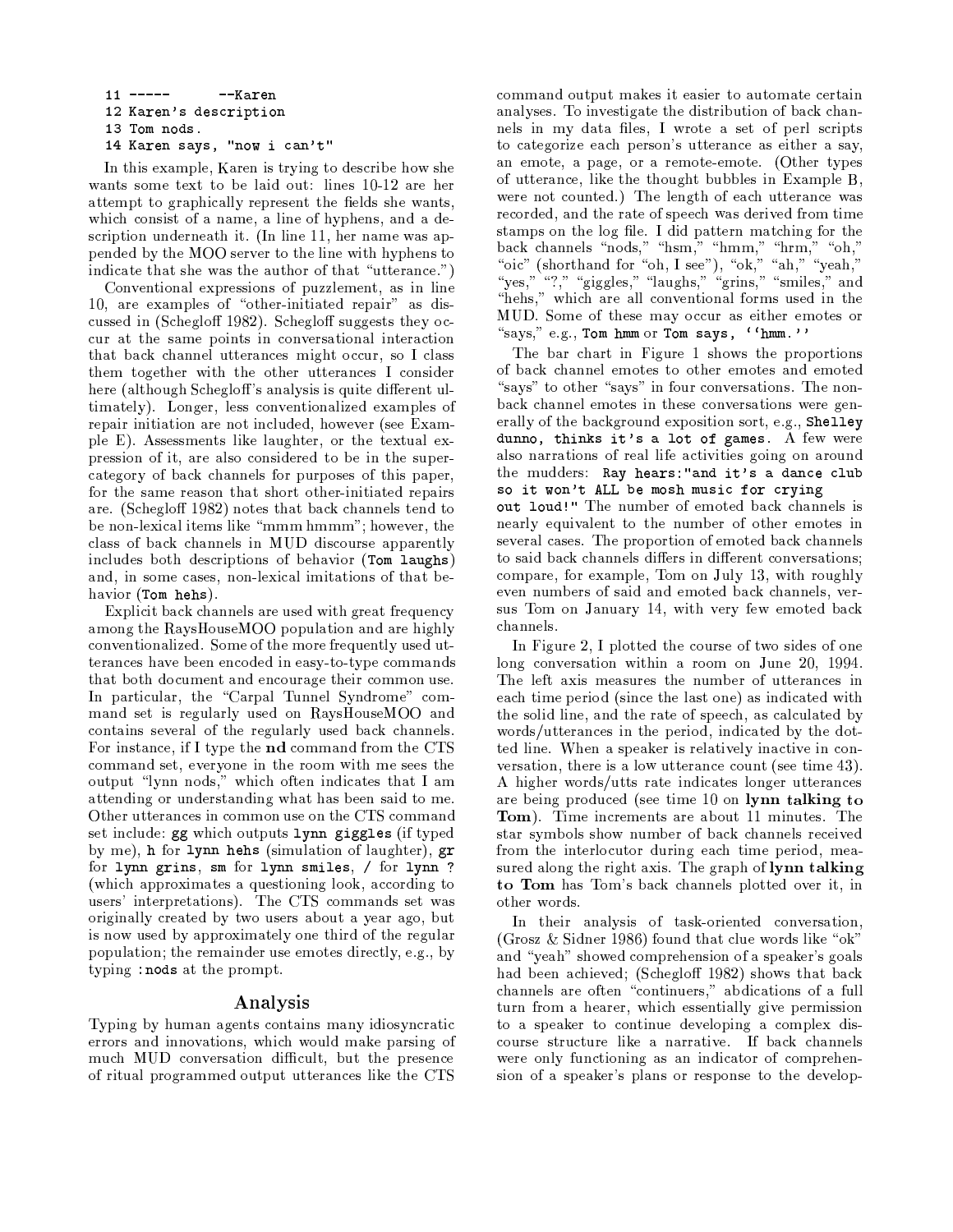

Figure 1: Ratios of Says to Back Channels and Other Emotes in Two-Party Conversations

ment of an extended discourse structure, there should be fewer back channels during periods with little interaction. However, periods with low utterance counts for both conversants (43 minutes, 78 minutes) nevertheless show the presence of several back channels from the interlocutors. The appearance of these signals in such periods probably indicates that a potential interlocutor is attending and may be available for more extended conversation. The conversants are in a "continual state of incipient conversation" (Schegloff & Sacks 1974), analogous to that achieved by the twoparty situations (Goffman 1963) describes: "communication arrangements that seem to lie halfway between mere copresence and full-scale co-participation." I provide several examples of this state below.

In the following excerpt from the period around the 43 minute mark, the conversation has moved off the previous topic which was a somewhat tense one, and the interlocutors are registering their continued alertness, even while they document their actions in real life. In lines 1-2, I illustrate that I am reading email in another window, and paste a section from one message. After a desultory exchange on that topic, including a back channel at line 8 indicating comprehension, Tom begins playing with names in thought bubbles (lines 9-11) and then reports singing, a common practice while listening to music and mudding at the same time. I re-



Figure 2: Conversation Rate with Back Channels Overlaid

spond with back channel responses in lines 15 and 18. initially indicating I am still alert, and then acknowledging receipt of information, before making another desultory conversational offer in line 20.

```
<<Example B:>>
1 lynn sees OJ all over the popcult list,
  of course.
                  -----------------1ynn-------
2 - - - - - - -In any case, thanks to OJ, Al, and the LA
chopper teams and reporters for providing
all of us cult studs folx with yet another a
perfect Baudrillardian moment...
             ----------- lynn stops pasting--
Done @pasting.
3 Tom says, "al?"
4 >: dunno.
5 lynn dunno.
```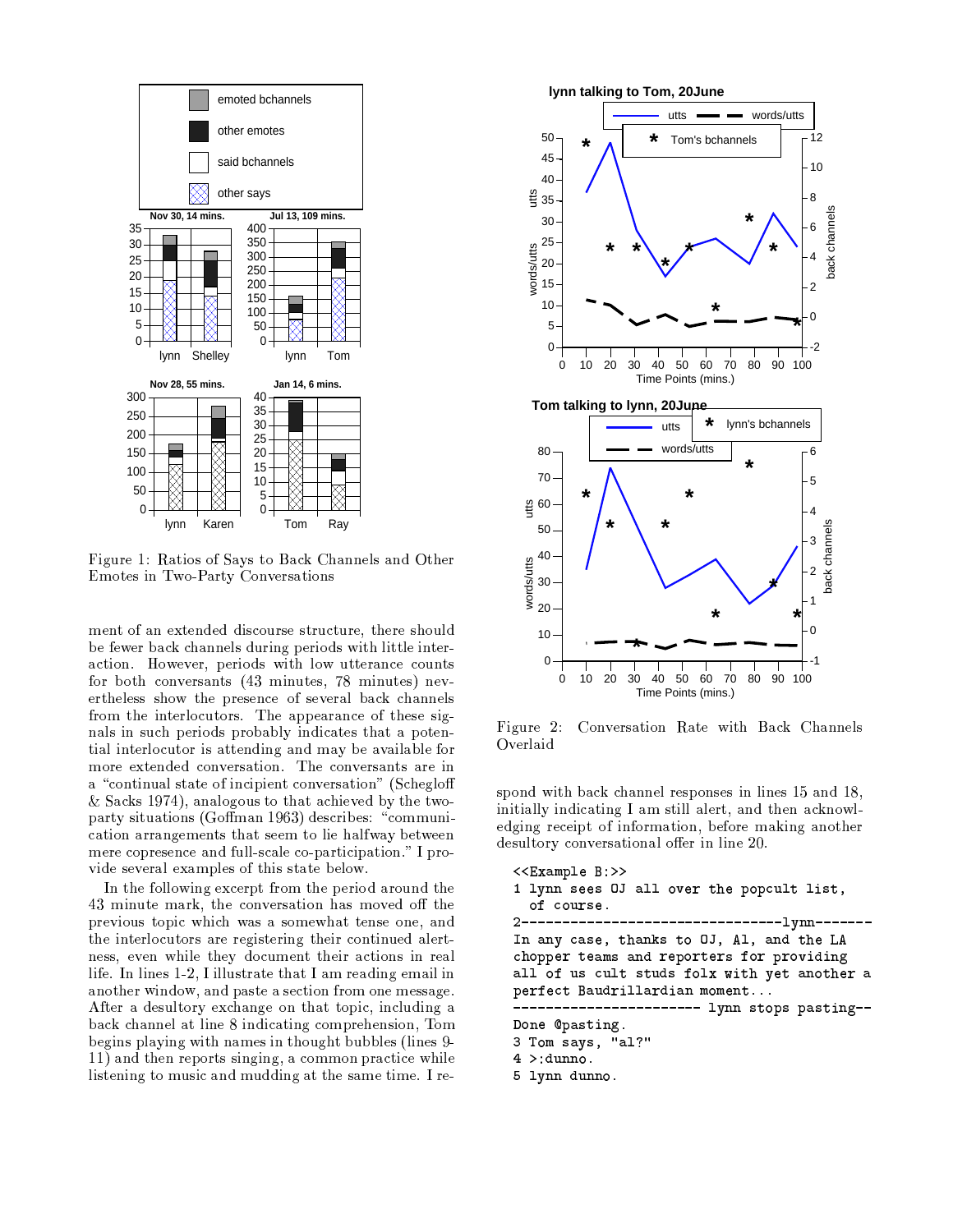```
6 >"media coverage somehow.
7 lynn says, "media coverage somehow."
8 Tom says, "ah"
9 Tom . o 0 ( oj et al )
10 Tom . o 0 ( woj simpson )
11 Tom . o O ( homer j simpson )
12 Tom [sings]: who throwed lye on my dog?
13 Tom wonders if he could fall asleep.
14 >"hmm. go home and sleep.
15 lynn says, "hmm. go home and sleep."'
16 Tom is home.
17 >"oh.
18 lynn says, "oh."
19 >"I wonder why I keep dreaming about
  food.
20 lynn says, "I wonder why I keep dreaming
  about food."
```
Line 15's back channel "hmm" is uttered as part of a larger turn. (Schegloff 1982) points out that back channels were initially not considered turns in their own right; he illustrates that they often occur at possible turn completion points during a speaker's pursuit of a complex discourse structure like a list or narrative, and usually don't consist of semantic material other than the conventional non-lexical item that performs the back channel. However, this observation is problematic in MUD discourse, where any utterance or emote probably constitutes a turn (arguably including back channels that appear on their own), and "possible turn positions" are difficult to identify when paralinguistic information is missing. As shown in Example B, a back channel may be part of a larger turn, possibly because the turn structure is challenged by the medium, or because typing takes effort and compression of turns is helpful.

Example C occurred in the minute following Example B; a narrative emote (shown in line 5) described an event on LambdaMOO (happening in another buffer). followed by a back channel response and a small conversational exchange. Note the two turns (or one split turn?) from Tom in lines 6-7 of Example C, consisting of a "hmm" plus another utterance on a new line. (Some speakers appear to break their utterances at prosodic boundaries of different sorts, often subsententially. Less interactive speech is less broken up, generally.)

```
<<Example C:>>
1 Tom [sings]: i live
2 Tom [sings]: where it's
3 Tom [sings]: graaaaaayyye
4 >:gets another random guest 'hi' on lm.
5 lynn gets another random guest 'hi' on lm.
6 Tom says, "hm"
7 Tom says, "do you answer these?"
8 >"the other day I did, but I am not today.
9 lynn says, "the other day I did, but I am
 not today."
```
As the above examples illustrate, back channels do not solely occur in focused stretches of complexly structured speech. Fairly meandering conversation, in which a speaker is not attempting to maintain the floor in pursuit of a complex discourse structure, still shows the presence of back channels, suggesting they are functioning largely as a display of hearer attentiveness during semi-idle periods. They help maintain the "continual state of incipient conversation," so that a potential interlocutor doesn't have to ask "are you still there?" before speaking with greater length and focus.

However, it bears mentioning that back channels do accompany more focused discourse production too. Notice that Karen and Tom produce them at the same points in Example D: in lines 4-5, after a point has been made, and then again at lines 14-15, after an expansion on another point. I produce one at line 11, agreeing with or acknowledging Tom's comment in line 9.

```
<<Example D:>>
```
- 1 lynn says, "cuts are followable in films, but I started wondering about them in the context of muds and teleporting"
- 2 >"without visual links, you lose relationship between spaces
- 3 lynn says, "without visual links, you lose relationship between spaces"
- 4 Karen nods solemnly.
- 5 Tom says, "hmmmm"
- 6 >"and it could be done badly in a cd rom game too, no doubt
- 7 lynn says, "and it could be done badly in a cd rom game too, no doubt"
- 8 Karen hears the mop, is so happy
- 9 Tom found some of the cuts in myst confusing.
- $10$  >nd
- 11 lynn nods.
- 12 >"but it's still so slooooowwww even with them
- 13 lynn says, "but it's still so
	- slooooowwwww even with them"
- 14 Tom nods.
- 15 Karen nods.

As noted in the conversation analysis literature, different back channel utterances may perform slightly different functions in different contexts. Jefferson (1981) suggests that "mm hmm" is a passive recipient token, while "yeah" implies its producer may soon take the floor. The "hmm" utterance or emote (and variants "hsm," "hms," and "hm") in the MOO is not equivalent to the "mm hmm" utterance; it probably functions similar to "hmm" in some "real life" conversation, which represents a sign of thought or discomfort with an interlocutor's previous statements, carrying a suggestion that an explanation of the cause of discomfort or other further comment will be forthcoming. In Examples B and C, "hmm" was accompanied by further comment. In D, while Tom did not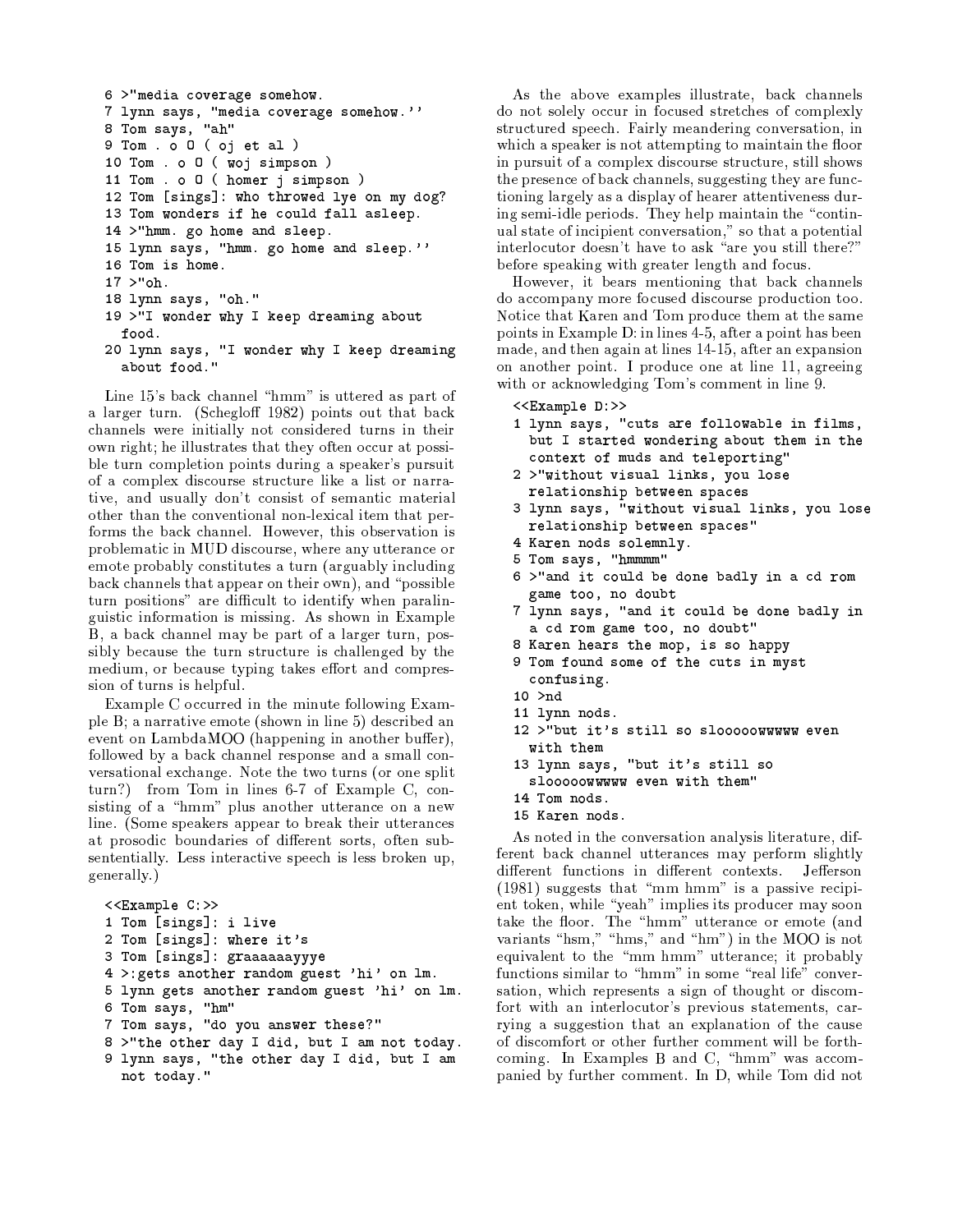respond further immediately after his "hmm," he was the next speaker on the topic. In a non-response situation, "hmm" functions as a sign of internal disquiet:

#### Honda hms, that URL doesn't seem to work..

The "nod" may either function passively as a token of understanding or agreement (Example A, D), with no further comment expected; or it may perform as a required turn, indicating "yes." The cases in Example E contrast with the uses of nods in Example D, where they were not necessary responses, but signalled continued attention and/or agreement. (Note that in "real life" conversation, a nod without a vocal acknowledgement in this situation would be rude at best).

```
<<Example E:>>Ray says, "incidentally, nv works multicast
 on linux"
Ray tested last night
[at 5:38 P.M.]:
Honda [to Ray]: That's video stuff?
Ray nods
Honda [to Ray]: Ron Frederick's package?
Rav nods
Honda [to Ray]: Cool ..
[at 5:39 P.M.]:
```
The distribution of back channels during periods of mutual rapid, dense conversation suggests that some of their functions in periods with less conversation (marking attention, showing understanding or confusion, providing assessment like laughter) are being taken over by other types of utterances. The number of back channels given by speaker A to an interlocutor B generally increases when B's number of utterances increases, but often stays low if instead A's utterance rate increases in parallel (see time 21 minutes and 63 minutes on Figure 2). If A's rate increases too, A is not being a passive listener, but is involved actively in the conversation as well, which may result in fewer back channels. In Example F, from around the 60 minutes mark in Tom and lynn, 20June, the confusions are cleared up with explicit questions, rather than conventionalized shorthand utterances like the single question mark or "huh." (The "ow ow ow" utterance in line 7 means that it's harder to type comfortably at home.)

```
<<Example F:>>
1 Tom thinks about when he'd wake up if he
  went to sleep now, and whether it'd be
  safe to bike.
2 >"bike where?
3 lynn says, "bike where?"
4 Tom says, "work"
5 >"how hard is it to work from home?
```
- 6 lynn says, "how hard is it to work from home?"
- 7 Tom says, "ow ow ow"
- 8 Tom says, "plus, i can't do any interesting jupiter stuff"

# Page Conversations

A statistical comparison of the ratio of back channels to utterances in several conversations between myself and one other person revealed that back channels are significantly absent from "long-distance" page conversations (T-test, 7 page, 10 non-page,  $p < .05$ ). (As a participant-observer in the MUD community, I have no access to private page conversations aside from my own, so my inclusion in the logs was inevitable at this point. Asking MUDders for logs of naturally occurring private page conversation might jeopardize my role in the community.)

This finding is non-intuitive at first glance, because remote-emoted commands are available in longdistance conversation mode. However, a closer look at the two types of conversation suggests some reasons for this. The duration of same-room conversations is often longer (although this is hard to establish statistically, since a minimal conversation in either case may consist of only one exchange) and the topic changes over time, whereas page conversations usually cover only one or two topics; often a pager will join her interlocutor and then conversation will continue within the same room. One conversational partner in my logs claims to feel more co-presence in non-paged conversation. The tendency to use back channels more probably contributes to this feeling. The shortcut commands in the CTS set will not work in remote-emotes or pages, which provides another reason for pagers to join one another instead of having extended page conversations.

Interestingly, my page conversations often appear to end on back channels, perhaps because the low content utterances aren't enough to maintain a back-and-forth when there is no potential context for further exchange. as a room provides. Narrative emotes often occur between people sharing rooms during periods of idleness, as a way of reinitiating conversation. These emotes are generally lacking in page conversations. People in page situations do not "idle together," apparently: they lose contact when one or both becomes idle. An example of an entire page conversation, ending on a back channel, is shown in Example G:

```
<<Example G:>>
Penfold pages, "hi."
Penfold pages, "how'd the paper go?"
>page penfold uh, still in final state
  of preparation
Your message has been sent to Penfold.
>page penfold i need to fedex it today
Your message has been sent to Penfold.
(from under the footbridge) Penfold nods
```
### Conclusion

Back channels are relatively contentless semantically, but interpreted within their proper context, they can be indicators of attention and/or the comprehension of plans, among other things; understanding their distri-